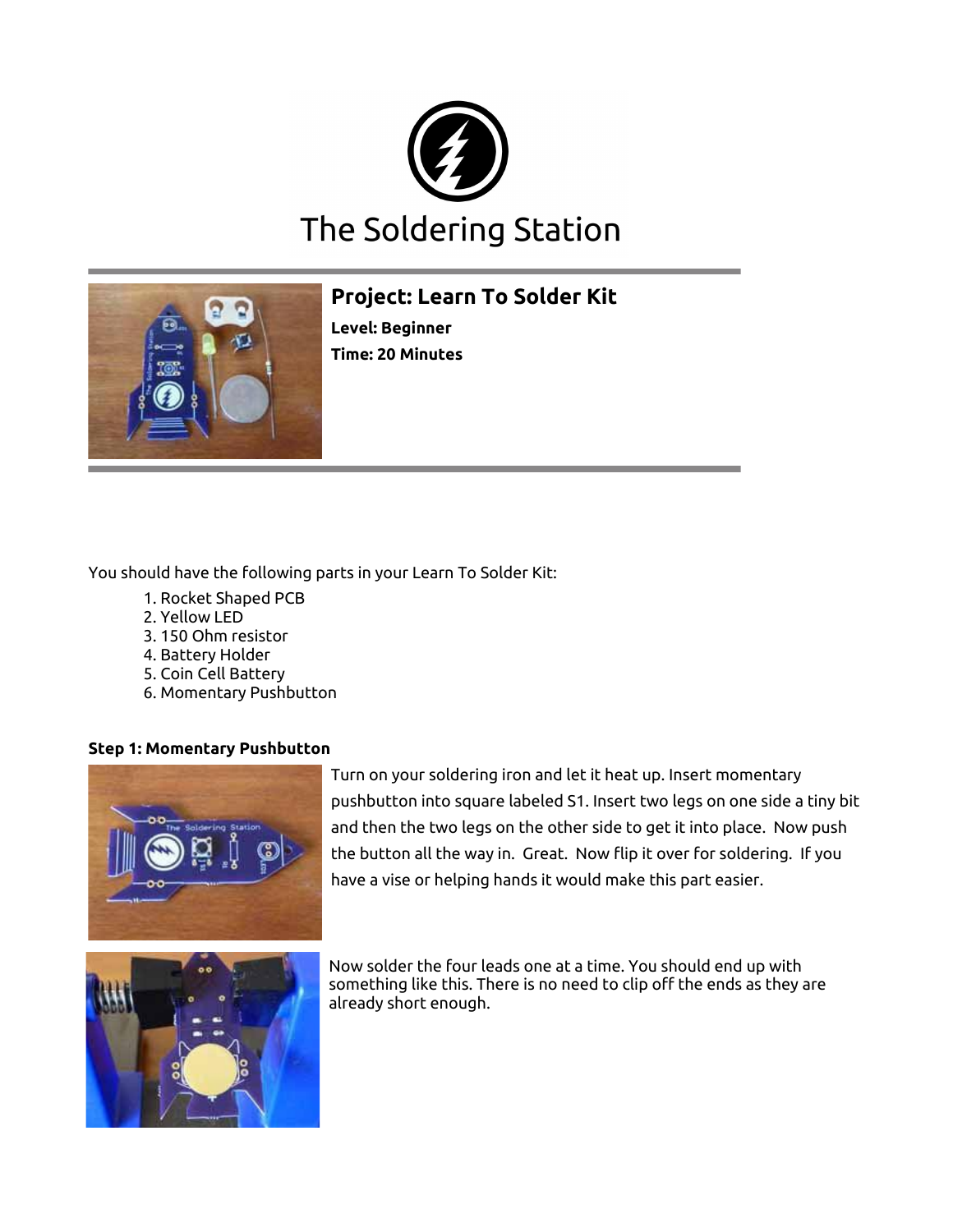### **Step 2: Battery Holder**



The battery holder is inserted from the bottom where the big circle is. The holder can fit in either way, but put the flat edge facing the top of the rocket and insert the four pins into the holes.

Now hold onto the PCB and battery holder and fip it over to solder.



Solder all four pins that are sticking up. The leads are short, so no need to clip them off.

## **Step 3: Resistor**



Insert the resistor in the hole marked R1. It doesn't matter which way you insert it. Now bend both legs out to the sides to hold it into place and fip it over for soldering.



Now solder the two resistor leads and then cut them close to the top of the solder.